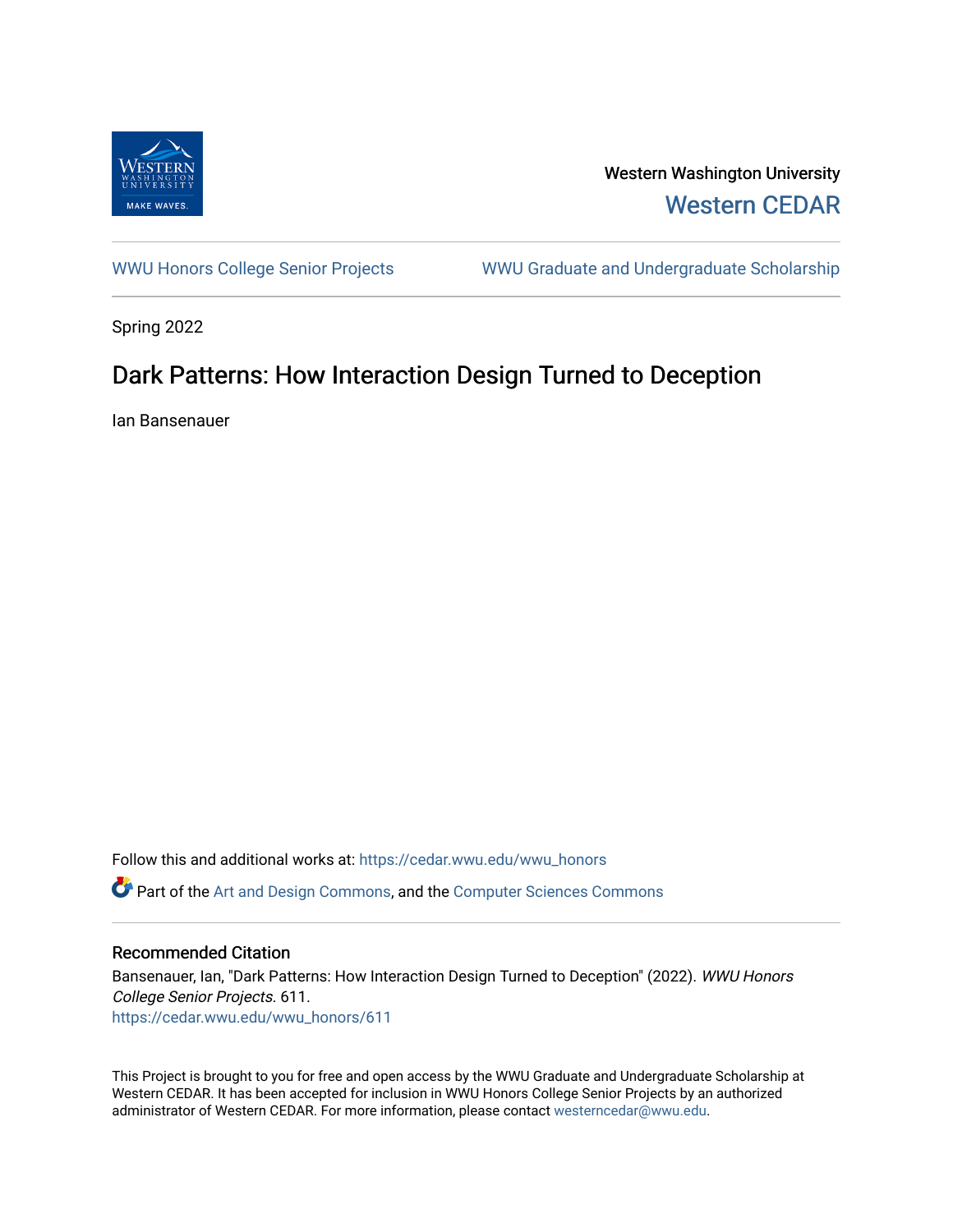Ian Bansenauer Honors 491 Austin Shaw 06/10/2022

## **Dark Patterns: How Interaction Design Turned to Deception**

Since the development of the first computing machines post-World War II, rapid advances in computing speed and technology have led to significant changes in the design goals of computing systems and their intended use. These changes in technology have driven equally rapid developments in interaction design paradigms, culminating in a focus on user psychology and deception within the past decade that sacrifices usability for profit.

Early computers were large, unwieldy, and expensive to use. The first general purpose programmable computer, ENIAC, occupied an entire floor and required its own air conditioning unit. ENIAC's interface was comprised of multiple panels of plugboards and switches that needed to be set in specific configurations to load a program. Calculation results were printed out on paper or ticker tape and needed to be interpreted. (Grudin) The interaction design choices of the pre-transistor era were limited to the efficient placement of programming switches and display boards. Every design choice was made with the goal of improving computer uptime and efficiency. If the programmers could input programs into the computer more efficiently, more calculations could be completed in a shorter period. Saving electricity and material costs for whichever scientific institution was running the machine.

As computers transitioned from the large calculators of the late 1940's and early 1950's to the comparatively miniature computer terminals of the 1960's. The plugboard and ticker tape interfaces of early computers such as the ENIAC were replaced by digital displays and keyboards. The MIT-developed LINC was an early example of a single operator computer that used a monitor for displaying information and a dedicated keyboard for user input. (Clark)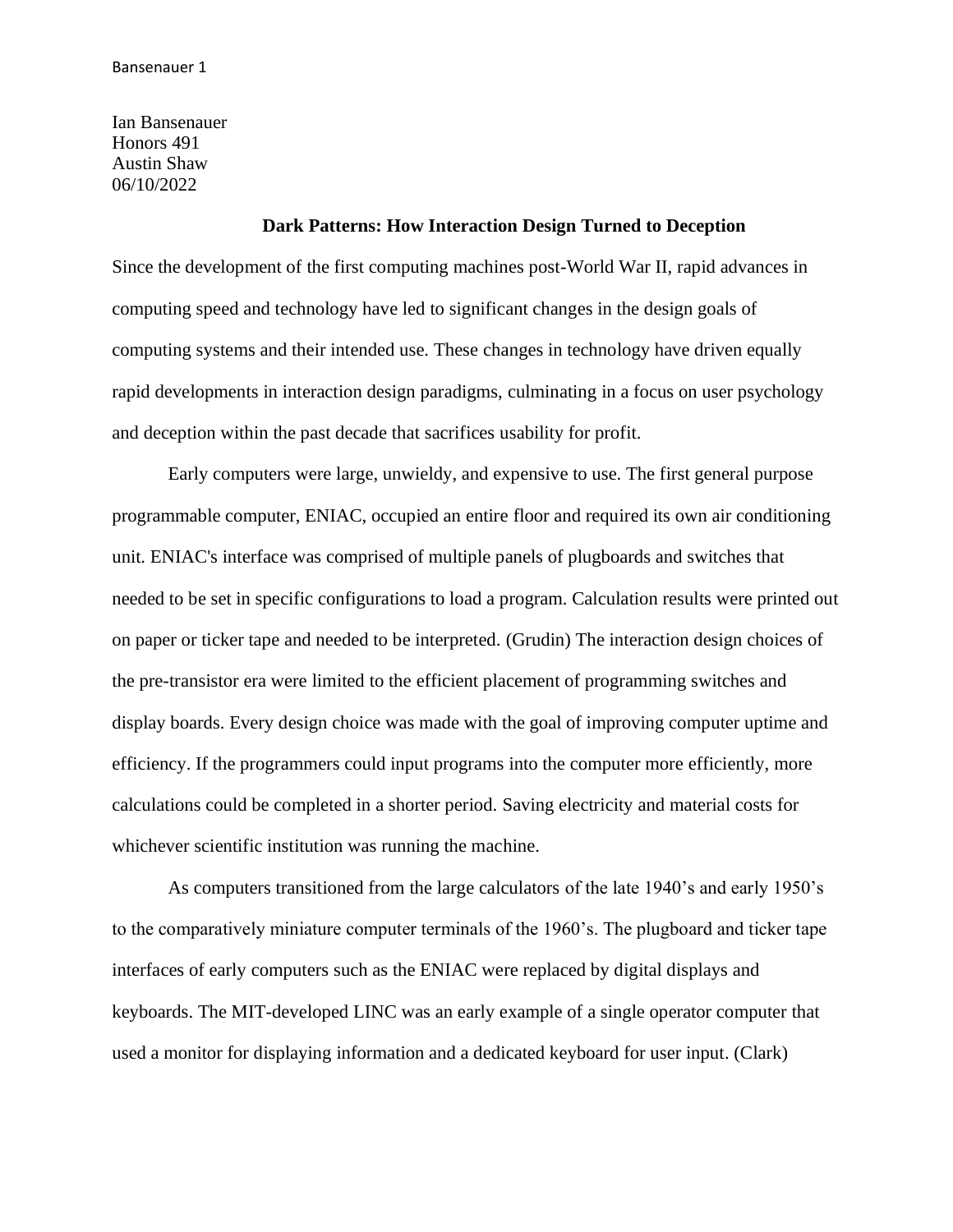Research into new modes of computer manipulation and communication continued, and in 1963, Ivan Sutherland designed the first graphical interface—Sketchpad. Initially intended as an interface for computer aided design software, the system demonstrated the possibility for direct manipulation interfaces between human and machine, as well as pioneering the field of computer graphics. (Grudin)

Inspired by Sutherland's developments, Douglas Englebart at the Stanford Research Institute introduced early versions of the computer mouse, text editor, and videoconferencing in an hour-long demo at the Association for Computing Machinery's fall joint computer conference in San Francisco in 1967. The demonstration was the result of a research attempt by Englebart for "augmenting human intellect" by leveraging the computer's "capabilities for manipulating and displaying information that can be of significant benefit to the human in non-mathematical processes of planning, organizing, studying etc." According to Englebart, "Every person who does his thinking with symbolized concepts (whether in the form of the English language, pictographs, formal logic, or mathematics) should be able to benefit significantly." (Englebart)

Englebart's vision for a widespread use of computers as an aid to human decision making, instead of simply a mathematical tool, laid the groundwork for the adoption of the personal computer over the next 20 years. In 1973, Xerox's Palo Alto research center built the compact, single user, Alto workstation utilizing both Englebart's mouse design and a newly developed graphical user interface that mimicked a desktop. Eight years later in 1981, Xerox released the successor to the Alto, the Star workstation, which included the mouse and the interface from the Alto, as well as email and networking capabilities. By 1984, personal computers had flooded the consumer market, including the Commodore 64, LISP, IBM Personal Computer, and the Apple Macintosh. (Grudin) True to Engelbart's vision, computers were no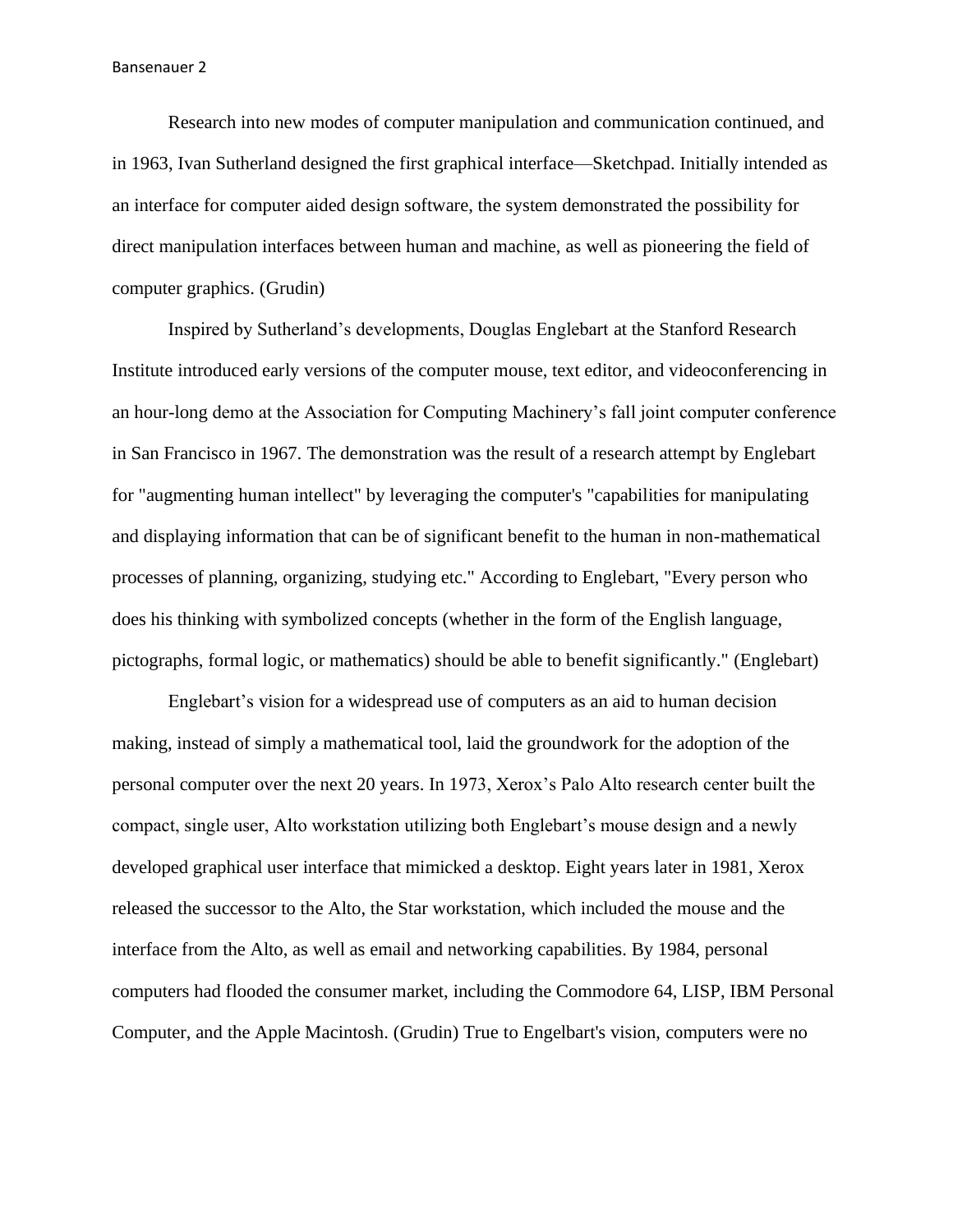longer limited to use as a technical tool but were accessible to and affordable by the average person.

In 1987, a few years after the launch of the Macintosh, Apple published a book of guidelines for their interface containing ten general design principles used in its development. These were later refined by Jakob Nielsen and Rolf Molich in a 1990 paper, "Improving a Human Computer Dialogue." Revised again in 1994, the ten heuristics are: Visibility of system status, match between the system and the real world, user control and freedom, consistency and standards, error prevention, recognition, flexibility and efficiency of use, aesthetic and minimalist design, help users recognize, diagnose, and recover from errors, and provide help and documentation. (Neilsen)

Within ten years, users were faced with a large array of computers, websites, and services all vying for their attention. Certain companies, however, used a blend of marketing tricks and clever design to attract customers and ensure their success. In 1996, Hotmail's addition of an advertisement at the bottom of every message, "PS I love you. Get your free email at Hotmail." rocketed the company's user base from 20,000 users a month after launch to 12 million users by the time they were acquired by Microsoft for almost \$400 million in 1997. (Penenberg) By leveraging their existing user base for free advertising, Hotmail was able to fuel explosive brand recognition with one simple design change, an intoxicating result.

This decision to force user advertisement for the sake of growth might have seemed harmless at the time, but the positive result of Hotmail's advertising campaign demonstrated to new and existing companies the monetary value of user attention and viral expansion. As the World Wide Web continued its growth from 400 million users in 2000, to almost 2 billion users in 2010. (Roser, Ritchie and Ortez-Ospina) Internet companies turned to Nielsen's existing userfocused design heuristics as a guidebook on how to attract and maintain user attention. Adapting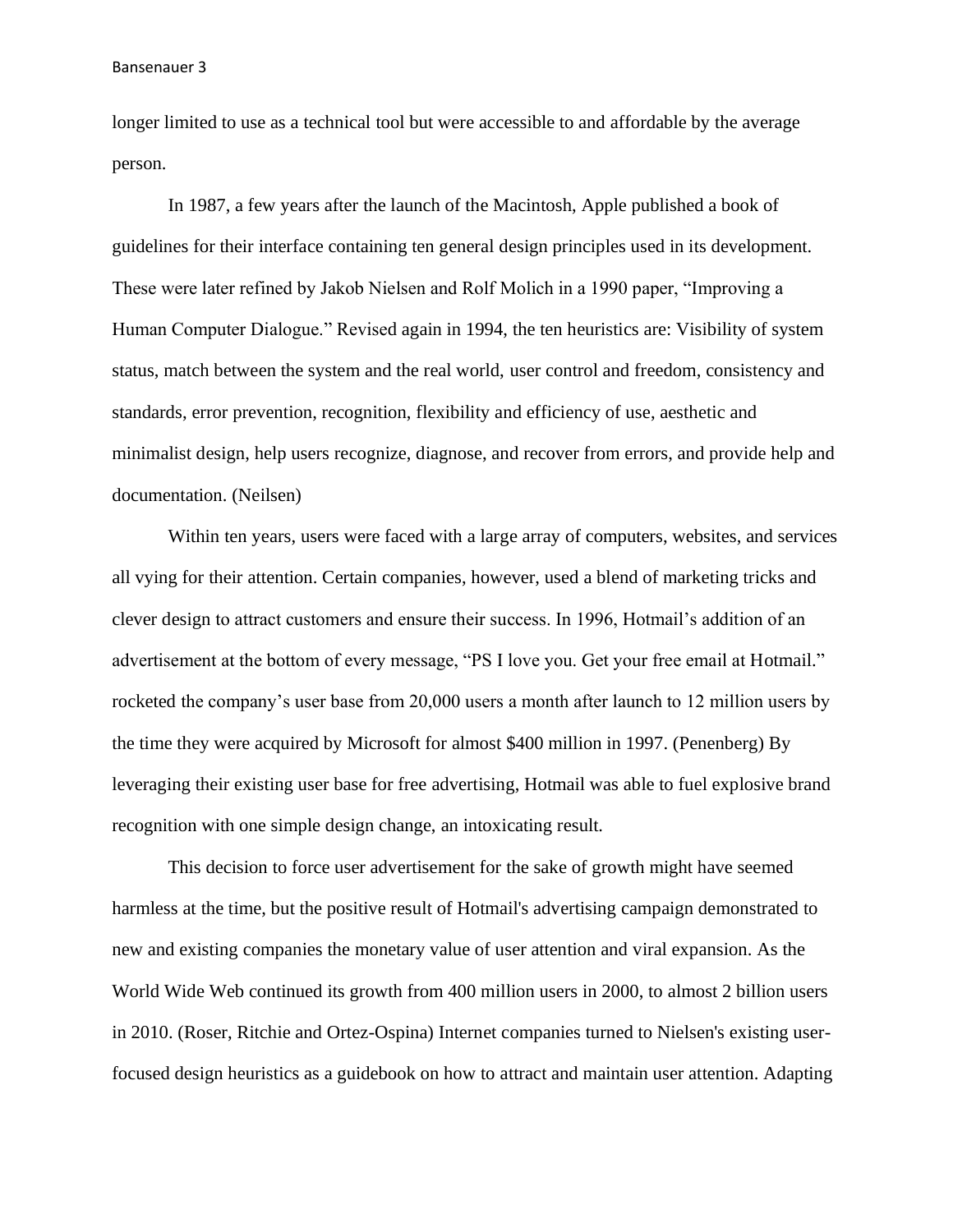existing marketing and sales techniques to fit the digital world, with specific focus on attracting and retaining users and attention.

Dark patterns are the term for the design practices which attempt to trick or mislead a user into performing actions that directly benefit the designer or operator of the system by manipulating or tricking the user. (Brignull) The techniques fall into 5 broad categories of operation. All of them take advantage of research into user psychology and the subversion of Nielsen's principles to accomplish their goal in different ways. The categories are nagging, obstruction, sneaking, interface interference and forced action. (Gray, Kou and Battles)

The nagging pattern involves limiting the user to a single choice by redirecting the nonoptimal choice into future interactions with the system. These designs often take the form of dialogue boxes that appear at inconvenient times and will only go away when the user selects the desired response. Instagram is one of many apps that prompts the user repeatedly for permission to enable notifications. Unless the user chooses to be notified, the prompt returns every time the app is opened. After enough prompts, the intention is that the user will choose to turn on notifications either to get rid of the annoying prompt, or due to an error. Instagram is intentionally limiting the user's freedom to get a desired result. The notification access then gives Instagram a more direct way to nag the user into spending their time on the app. The nagging behavior is often unwanted and intentionally difficult to stop.

Obstruction-style patterns attempt to dissuade certain choices by making them time consuming or intentionally confusing to accomplish. By far the most common example of obstructive design is in the unsubscribe user flow for online subscription-based services. Once the user has signed up for a subscription, encouraged by other dark pattern techniques, the service will make the unsubscribe process as difficult as possible to retain the user's business. For example, an unsubscribe form or button does not exist on the New York Times website. To unsubscribe, users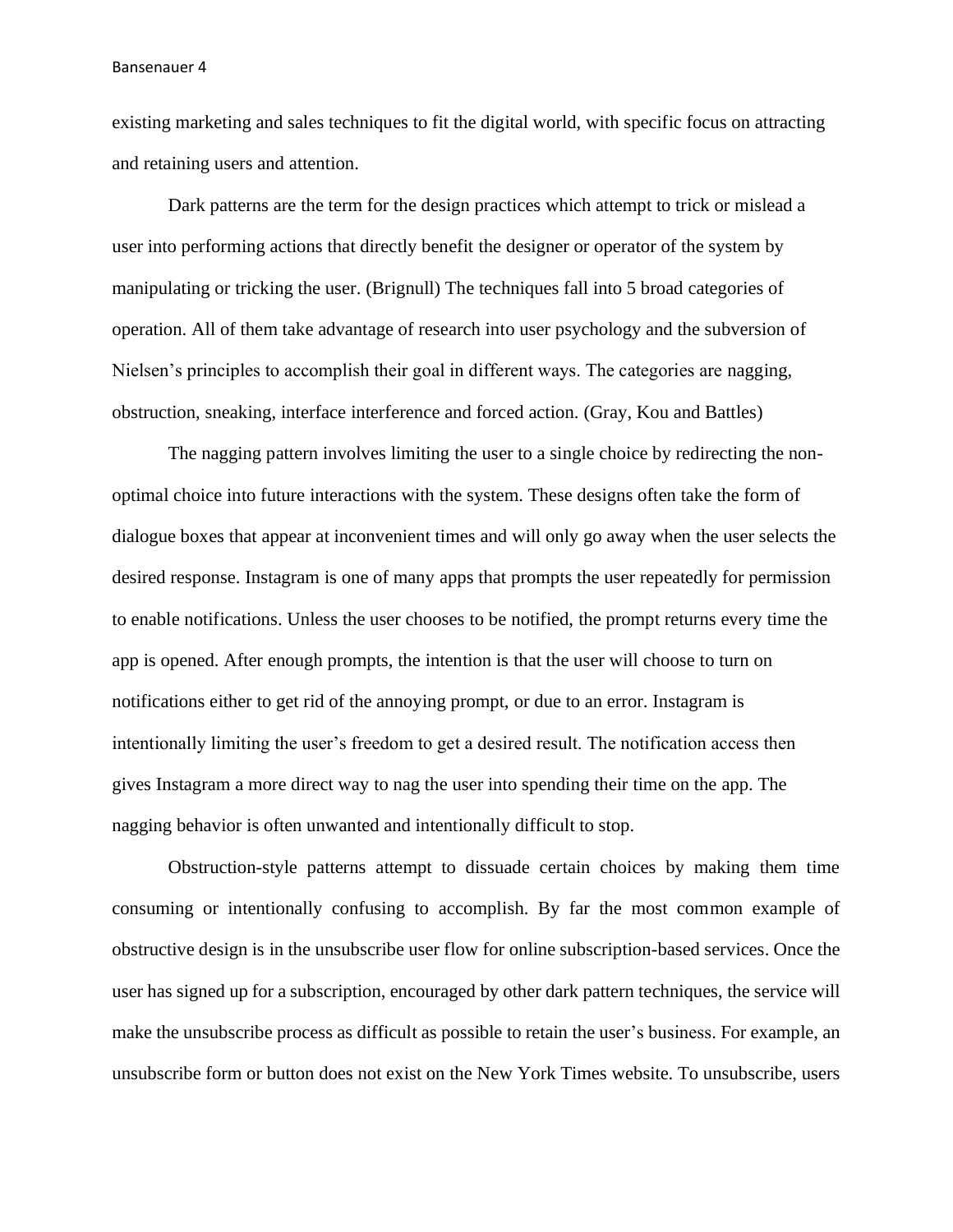must talk to a customer representative first, who may try to stall the cancellation process further. Newspapers and other subscription services like the Times are built with these subscriber retention strategies in mind. Preventing even a small portion of subscribers from leaving by creating a needlessly complicated process is a worthwhile strategy to help retain customers.

Sneaking patterns hide relevant actions or information from the user to coerce them into picking the optimal choice. Key details on pricing or privacy policies are often hidden until the last possible moment. In one example of the e-commerce sneaking dark pattern, the online ticket sales platform Ticketmaster does not immediately show the cost of the fees associated with purchasing a ticket on their website, replacing a number with the intentionally ambiguous "fees." Delaying the actual price until the checkout screen is a widespread practice among e-commerce sites, allowing them to advertise for lower prices and incentivize users to spend more. A 2020 survey of StubHub users found that consumers were willing to spend up to 15% more on tickets with hidden fees when compared with upfront fees. (Blake, Moshary and Sweeney) Sneaking information under a user's notice is beneficial because it allows the business to mislead the user about privacy, usage conditions, or tracking.

Interface interference patterns involve positioning interface elements in ways that lead the user towards picking the desired action. This manifests in highlighting the "appropriate action" to draw the user's attention, mislabeling buttons to trick the user into choosing a desired option, preselecting options, or inappropriately sizing elements to draw attention towards or away from them. This pattern takes advantage of user inexperience, misplaced consistency, visibility, and choice architecture to gain the user's acceptance of an action while shifting control from the user towards the designer or business. Cookie consent requests are a popular example of this pattern. Many cookie notifications have highlighted the "accept all cookies" button intentionally in the knowledge that most users will gravitate towards a larger or more visible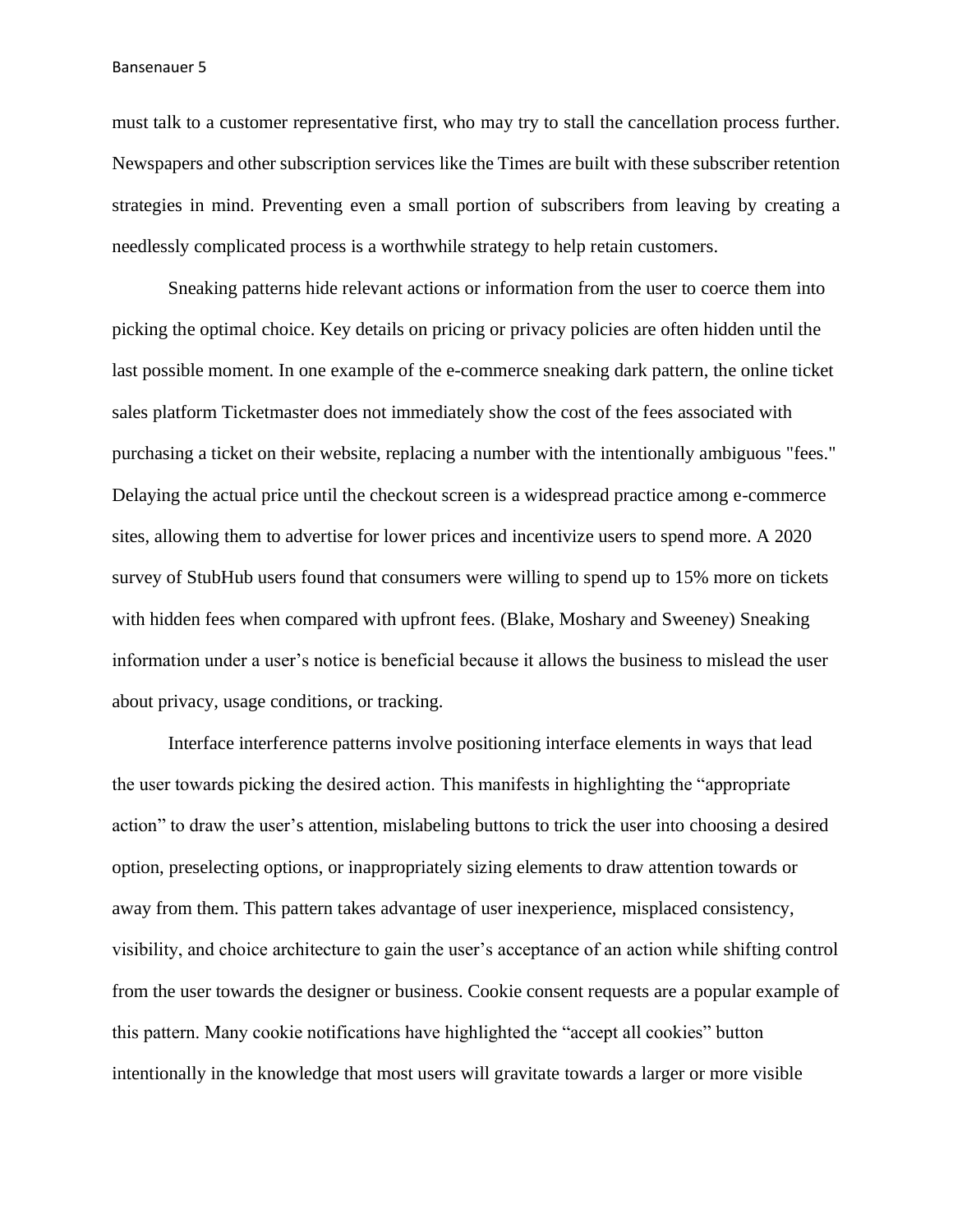button, and thereby give blanket consent to unknown storage and trackers. (Gray, Santos and Toth)

Forced Action patterns lock software functionality behind a wall of seemingly harmless but potentially unwanted actions. Users are often forced to sign up and share an email address or other data to use a website or service. This pattern is common in many online newspapers and social media platforms. These services only partially obstruct their content behind a wall to incentivize the user to volunteer information or pay for access to the rest of the service's content. The information requested is often not strictly necessary to provide the content but is useful or profitable to the service.

The current trajectory of human computer interaction research and the emergence and proliferation of dark patterns raises several concerns about the influence that user interface designers have in our increasingly connected and digital society. In the decades before the internet and widespread computers, a designer's impact was limited to the direct interaction between the user and the product. With ubiquitous digital platforms, a greater understanding of user psychology, e-commerce platforms, and fast, iterative, testing methods. The digital interface design of today has a more potent ability to quickly affect the lives and pocketbooks of users in potentially predatory and unwanted ways. In the case of dark patterns, this ability is often used to attract and retain users for the purposes of gaining profit rather than creating experiences and displays that are focused on providing what the user wants or needs. The continued proliferation of the profit-driven design model warrants an ethical shift among the design community back to the user-first design heuristics of Norman and Nielsen. In addition to the ethical design frameworks, consumer protection legislation has taken aim at deceptive design techniques. Including the European Union's General Data Protection Regulation (GDPR) and California's Consumer Privacy Act. While the GDPR has forced websites to implement cookie notification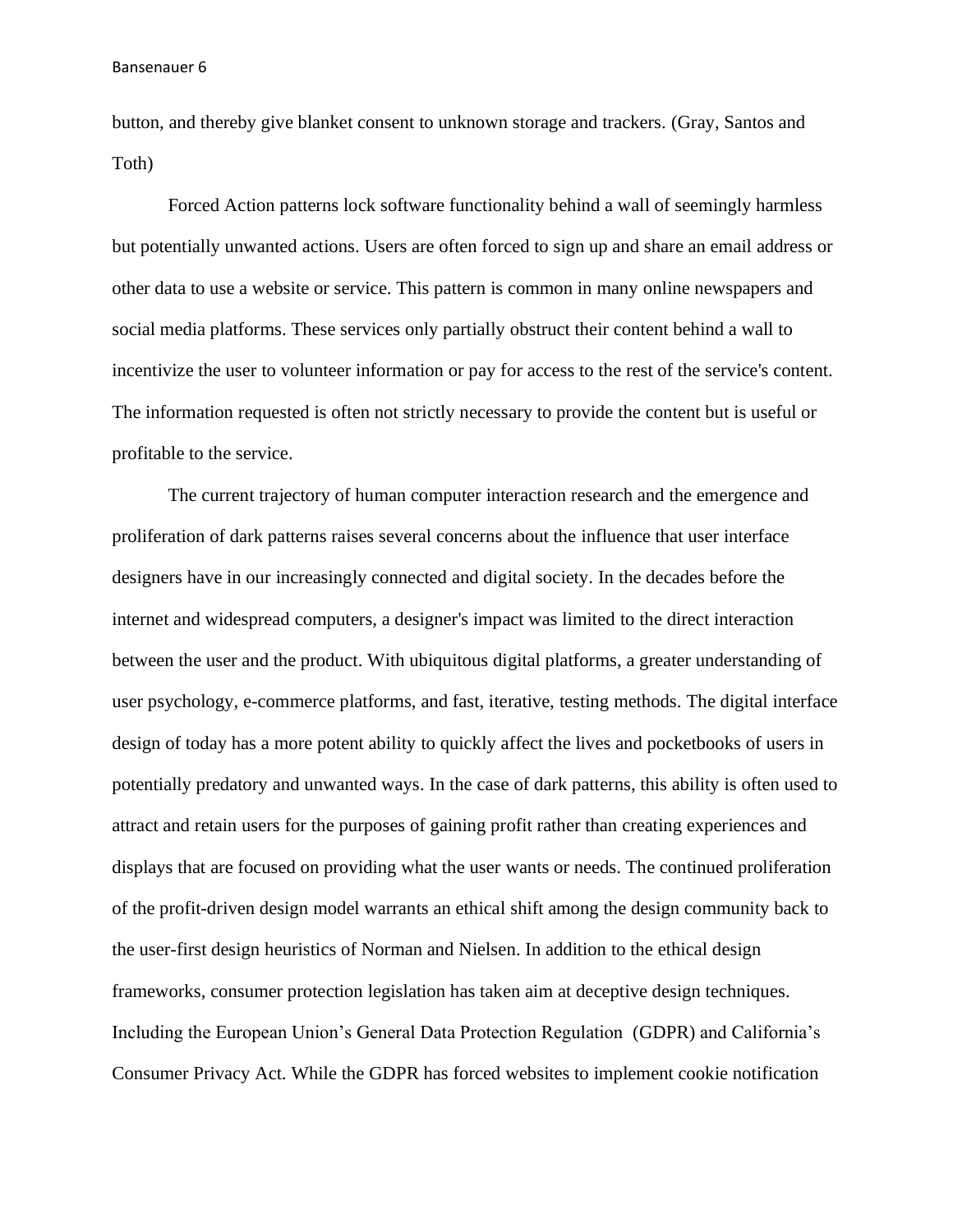strategies, the strict enforcement of the consent barrier in the law has largely been ignored, as evidenced by dark patterns that do not meet the criteria of "intelligible, accessible to the user, using clear and plain language, not unnecessarily disruptive to the use of the website." (Gray, Santos and Toth) Along with the European Union, the Federal Trade Commission and French national data regulation board (CINL) among others, have begun to take notice of the deceptive design practices, with the CINL fining Facebook and Google a combined \$238 million. (Liu, Hogan and Iannapollo)

Both legislators and design ethicists are beginning to understand the power of these deceptive tricks and incentivize a shift in ethical standards to more user focused design practices. The trajectory of interface design over the long history of computers demonstrates that designers and companies will leverage many tricks that have been proven to increase profit or click through rate. However, when used correctly, appropriate design also has the power to transform the ways that people share ideas and interact with each other and the digital landscape.